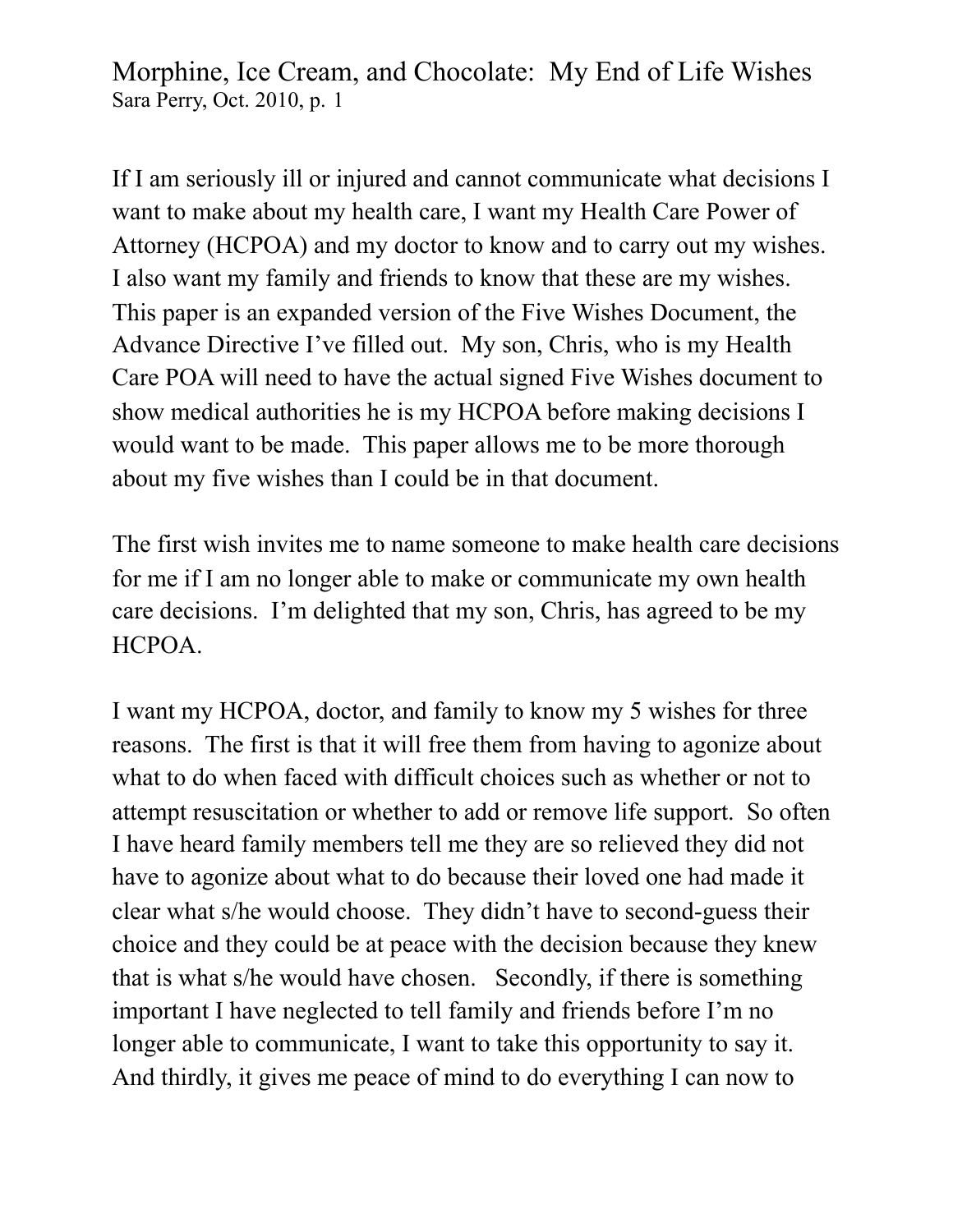make sure my end of life wishes are known and carried out when the time comes.

The second of the Five Wishes is The Kind of Medical Treatment I Want or Don't Want. The author of the Five Wishes began the Second Wish with this statement: "I believe that my life is precious and I deserve to be treated with dignity. When the time comes that I am very sick and am not able to speak for myself, I want the following wishes, and any other directions I have given to my Health Care Agent, to be respected and followed."

My bottom line is that I value the quality of my life much much more than how long I live. Although my soul is embodied in this human body, my eternal soul is who I really am. When my mind and/or body are impaired to the point that I am merely existing and not living (as I define existing and living), my soul will be ready for its next exciting adventure beyond my body. I know enough about my soul to know she would get extremely cranky if she were imprisoned in a mind and/or body that was very impaired. I would want nature to take its course. If I were to get an infection, don't give me antibiotics. Make me comfortable and let me pass on. I would not want life-support treatment. And, heaven forbid, if it has been started, I want it stopped. Death would be the end of my life as I know it now, but it would not be the end of my life or the end of me. It would be a new beginning.

The third wish is for how comfortable I want to be. Let there be no doubt about this: I highly value comfort and I do not like pain. I've had more than enough physical and emotional pain this lifetime. I've learned a lot from the pain - especially understanding and empathy - but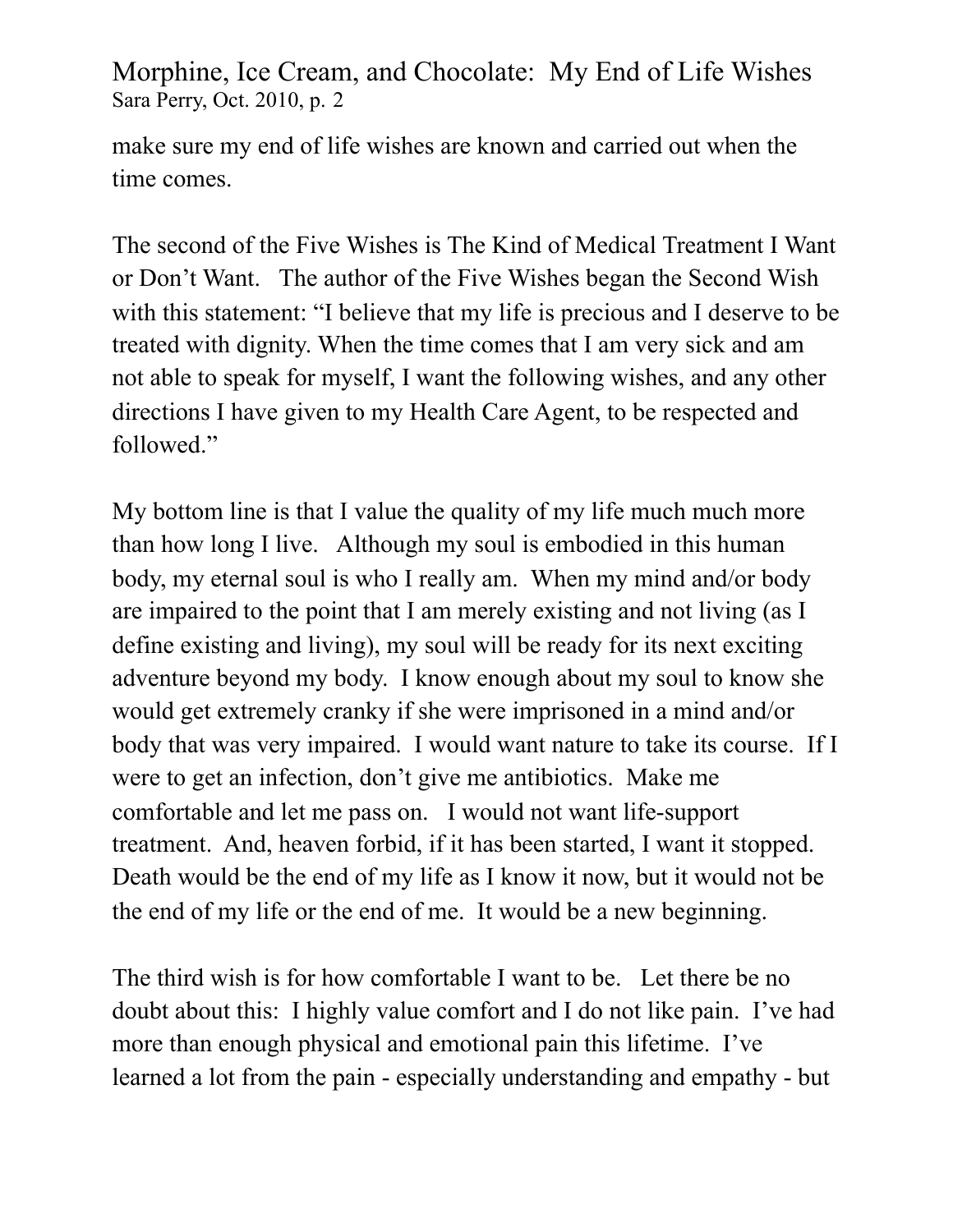been there and done that. I'll probably get more pain before my soul leaves this body, but I'm sure not going to sign up for any. So, please give me as much morphine as I need to remain physically comfortable. Not any less. Not any more. If I'm crying out, shrieking, groaning, wincing or grimacing, then I'm not comfortable. I realize that Morphine - or whatever pain medication is prescribed for me - may make me drowsy or sleep more. I'd rather be drowsy (or sleeping) and comfortable than alert and not comfortable. If I'm anxious or restless or agitated, then please give me whatever medication will calm me. I would also welcome complimentary treatments like therapeutic massage.

I will definitely want hospice care - preferably sooner than later. I can't begin to count the number of people who have told me over the years that they wish they had chosen hospice care sooner than they did. As soon as I'm eligible for hospice, sign me up, both for my sake and for my family's sake. Bring them on - the hospice team of nurses, home health aides, spiritual counselors, social workers, volunteer coordinators, and volunteers. They know how to make people comfortable and how to enhance quality of life.

For as long as I am able to eat and want to eat, please offer me ice cream and chocolate. Frequently. If I were told I could only have one kind of dessert for the rest of my life, I would choose ice cream. Three of my favorites are Mint Chocolate Chunk, Chocolate Chip, and Snickers. And as for my love of chocolate, please feel free to offer me fudge, gooey brownies, chocolate chip cookies, snickers bars, and so on.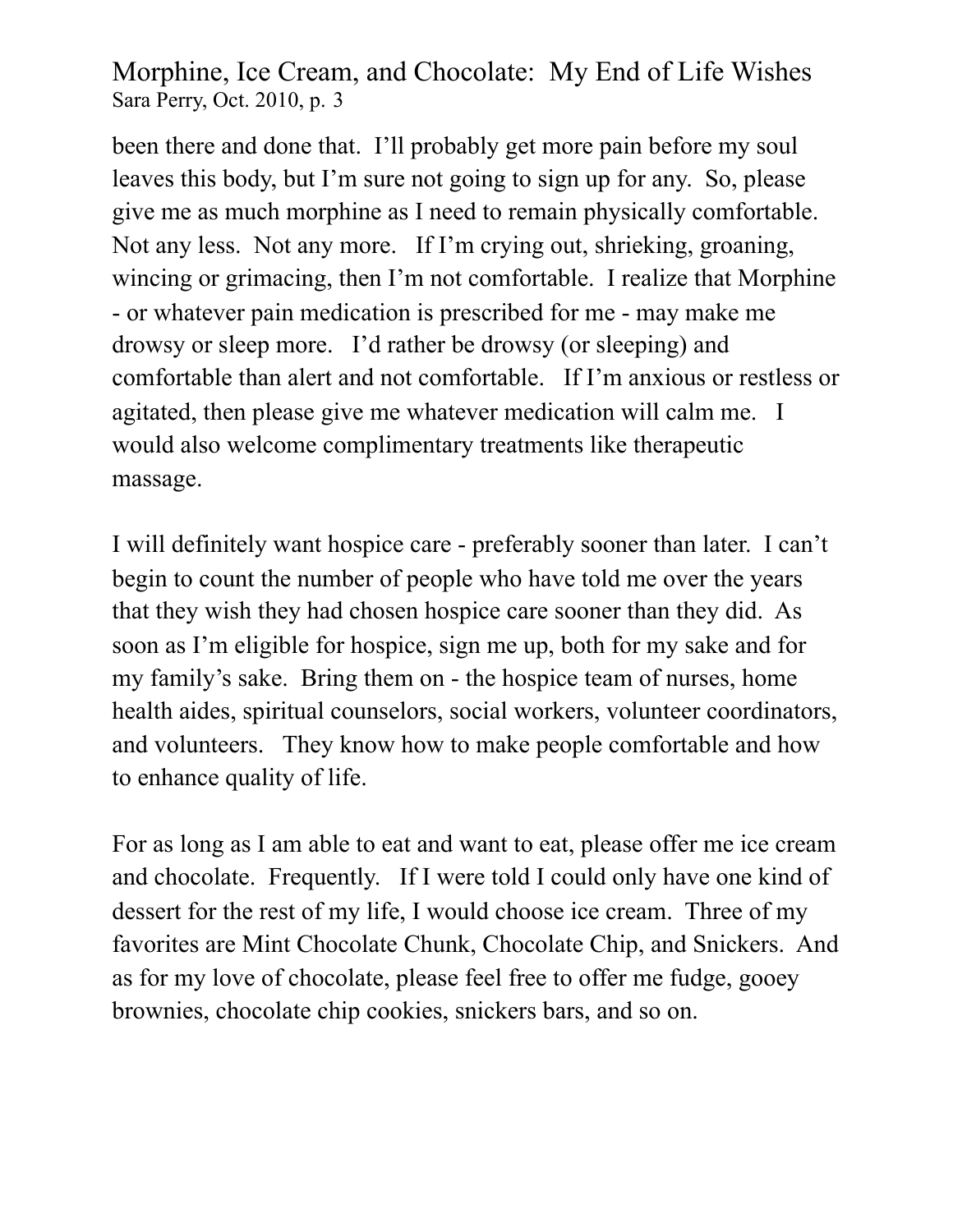When my father was in hospice care five years ago, some of the best news he got was that he didn't have to be on a diabetic diet anymore. The doctor said he could eat as much ice cream as he wanted. You would have thought he'd won the lottery. After years of trying to resist his craving for sweets, he had now been let out for recess. According to my mother, who was there at the time, my highly educated, very successful Dad just lit up & said, "Oh goody!" The first thing he said to me on the phone that evening was, "Guess what? The doctor said I can eat as much ice cream as I want!" I apparently inherited my father's craving for sweets. I, too, fight a daily battle of trying to resist them. It's not just a weight issue with me, either. I don't have diabetes, but sugar does a real number on me. In the short-term, it slows me down physically, sends me into serious brain fog, and makes me tired and sleepy. In the long-term, I don't feel as well or function as well. I would love to hear from my doctor that I could eat as much ice cream (and other goodies) as I wanted to.

The fourth wish is how I want people to treat me. From the very beginning of whatever illness or injury I have, I wish to be cared for with respect and kindness. I want people to be honest and real with me. If the doctor has information about my condition and prognosis, I would want her or him to say something like, "I have more information about your condition and prognosis. Would you like me to tell you what it is?" I'd always want to know the truth.

Often when I go into the rooms of hospice patients and they are alone, the TV is on while they're asleep or resting. Which is fine if they were someone who liked to have the TV on at home even when they weren't watching it. But I would hate having the TV on. When I watch TV at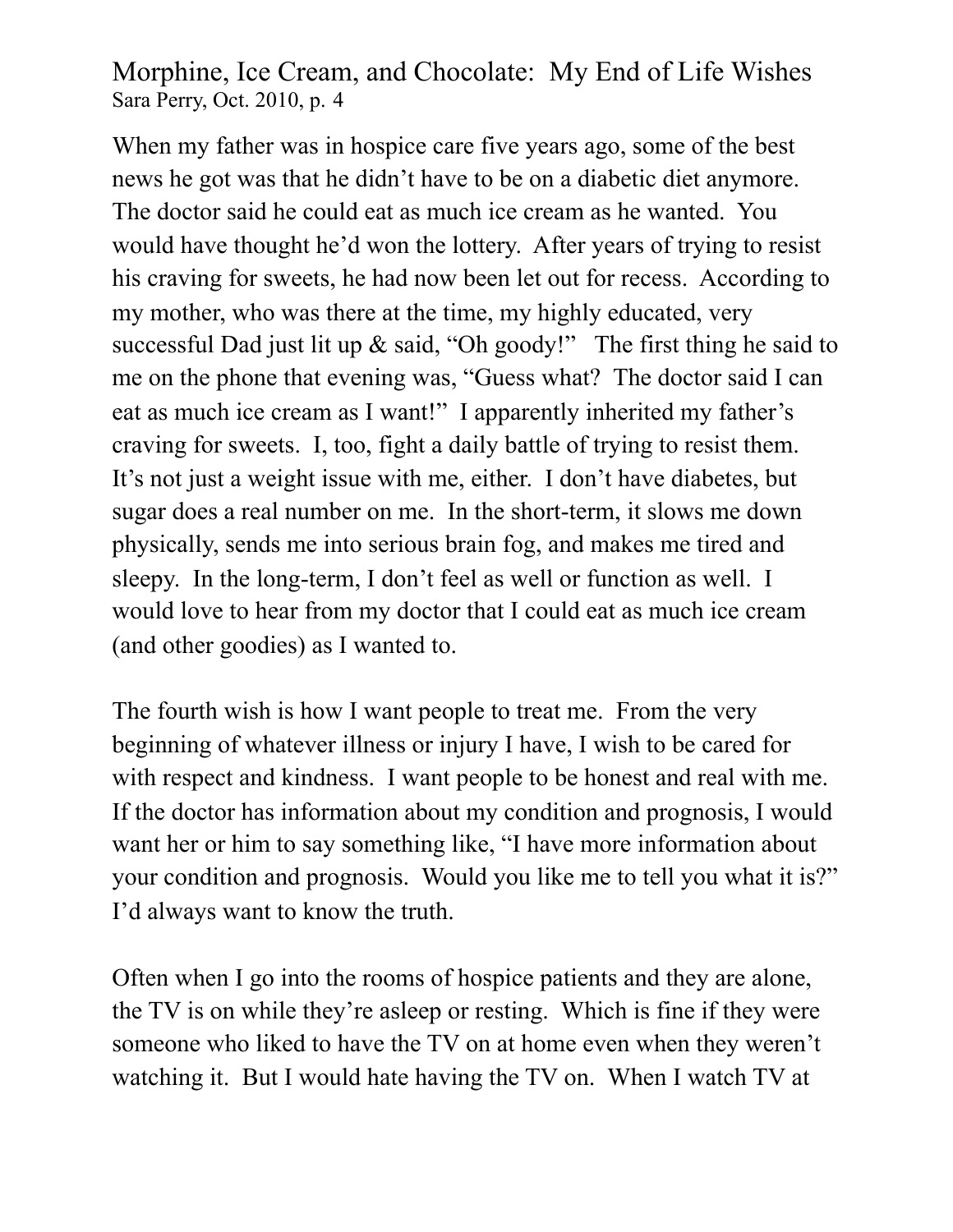home, I mute the sound the second the advertisements come on. My son could tell you I'll lunge for the remote control if he doesn't mute it fast enough. And when I've stopped watching whatever is on TV, I turn it off. I'm very sensitive to noise. I would want silence most of the time and music that I find soothing other times. Also, I would prefer to have only one or two people in my room at a time. And I would want to have times when I was alone. I need solitude now and I'm guessing I'll need it then, too.

The fifth wish is what I want my loved ones to know. And for this I will borrow from Dr. Ira Byock *the four things that matter most*: Please forgive me. I forgive you. Thank you. I love you. (This seems like an apt time to put in a plug for Dr. Byock's book The Four Things That Matter Most: A Book About Living.)

Please forgive me.

There are three kinds of apologies I want to make. First, I apologize to everyone who I hurt intentionally. Fortunately, as I've grown older, those episodes have become fewer and further between. But there have been times I have lashed out at someone when hurt or angry, and I wish I could take those negative reactions back and replace them with mature actions.

Second, I apologize to everyone who felt hurt by something I did or said that I did not intend to be hurtful. Or from something I should have done or said that I didn't. I truly believe that loving-kindness is what matters most of all. The American poet and author, Maya Angelou, wrote "[I've learned that people will forget what you said, people will](http://thinkexist.com/quotation/i-ve_learned_that_people_will_forget_what_you/341107.html)  [forget what you did, but people will never forget how you made them](http://thinkexist.com/quotation/i-ve_learned_that_people_will_forget_what_you/341107.html)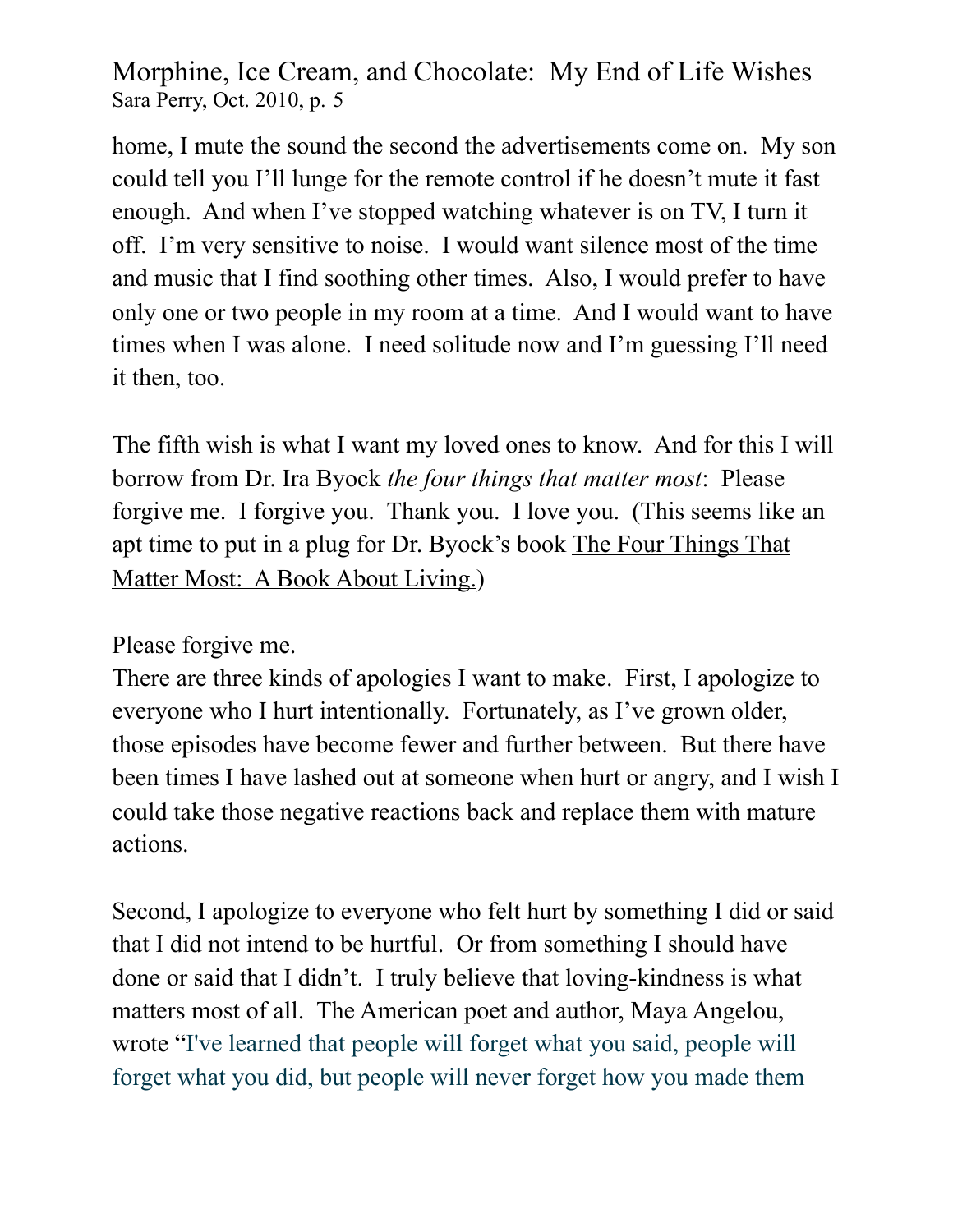[feel."](http://thinkexist.com/quotation/i-ve_learned_that_people_will_forget_what_you/341107.html) I strive to be kind and I think I have become kinder as I've grown older. But I can be a real yutz at times - a well-meaning yutz, but still a yutz - and I apologize to all those who have felt hurt or angry from words and deeds that arose from my ignorance, limitations, or shadow side.

The third kind of apology I want to make is, well, complicated. There have been times I have had to say or do things to be true to myself that someone felt hurt by. These choices I would not take back if I had the power to do so. Walking down the aisle myself on my wedding day was one of those. I know that my dad really really wanted to walk me down the aisle and that he felt hurt he didn't get to. I also know that he couldn't understand why it was so important to me. I am truly sorry that he felt hurt by my making that choice. It was not my intention to hurt him. But this was one of those times I felt I must make a choice that was true to myself even if someone did feel hurt in response to my choice. One of Dad's close friends called me late one night weeks before my wedding and told me how how sad my father felt about not having the opportunity to walk me down the aisle during my upcoming wedding. He asked me, "Can't you just grit your teeth and let him walk you down the aisle?"

 I considered doing that. But, after much thought, I came around again to making the same choice I had made. I would walk down the aisle myself and choose to be in a partnership with my husband-to-be. The tradition of the father walking his daughter down the aisle and handing her over to her husband-to-be comes from a patriarchal belief system in which a woman is considered to belong to her father until he gives her away to her future husband. There were compromises I was willing and able to make about the wedding ceremony to accommodate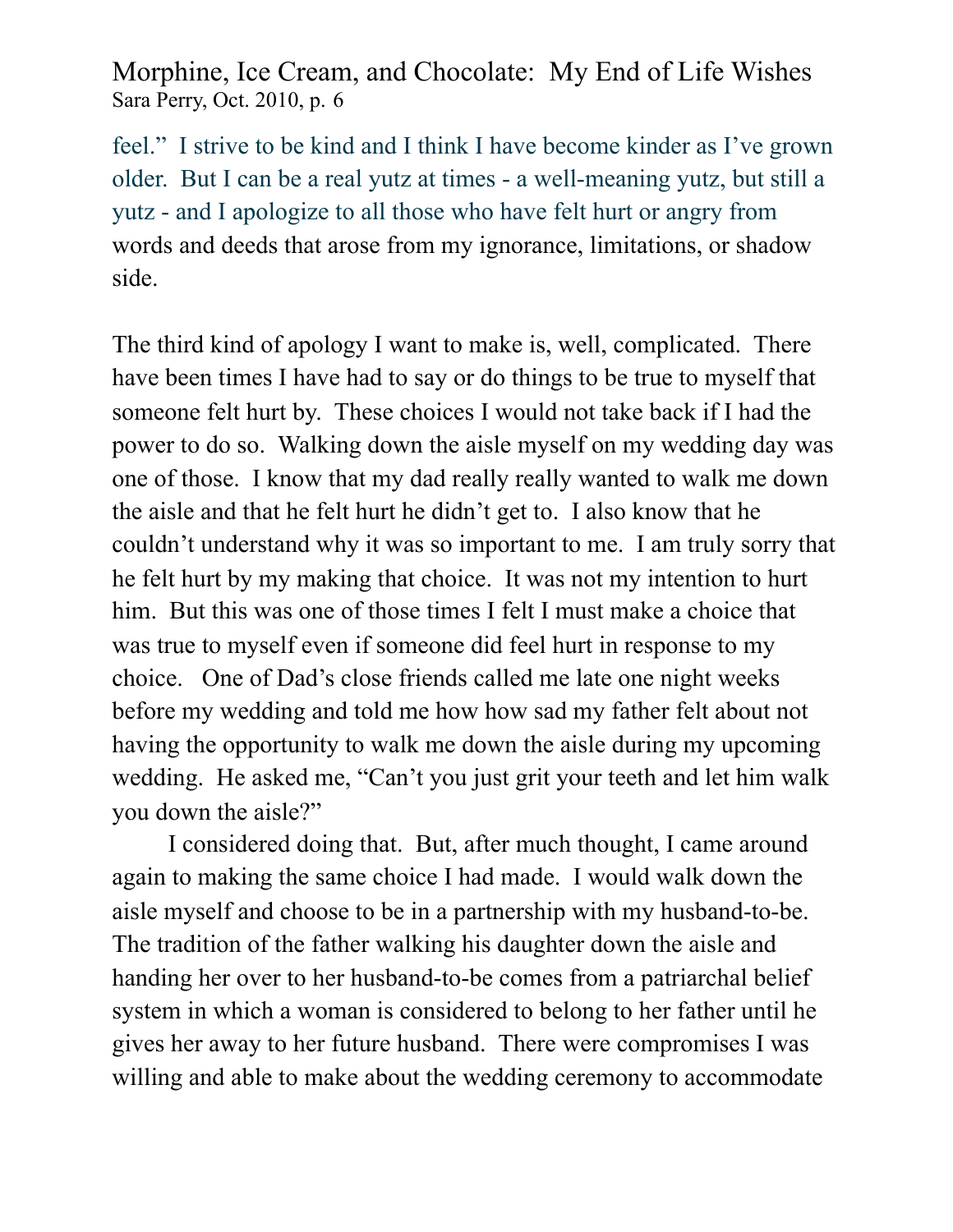others' desires, but that was not one of them. Walking down the aisle myself was my way of honoring that I belonged to myself and to God and not to any man.

 There were other choices I made that my parents didn't like and/or felt hurt by, like living in Boulder, Colorado after I finished college there instead of moving back home to Washington. They took very personally my choices to become independent, and communicated to me in many ways that they felt abandoned and betrayed by me. Could I have made many of these choices in kinder ways than I did? Absolutely. If I had the power to do so, I would sort through my words and deeds and filter out the over-the-top anger when assertiveness would have been at least as, and probably more, effective. It took many years for the wounds underneath the over-the-top anger to heal. One of the things that I feel deeply grateful for is that my parents lived long enough so that I had time to heal enough to forgive them and create new, healthier relationships with them.

 There were choices I made in my ten year marriage and in other relationships that I would take back if I had the power to do so. I was not the bad wife my ex-husband portrayed me to be when he abruptly left after ten years of marriage. Not even close. But I wasn't perfect either. It is downright embarrassing what a jerk I can be sometimes. I hope you all will forgive me for all of those times.

I forgive you...

For all your words and deeds that were intentionally hurtful. For all your words and deeds that were unintentionally hurtful. All is forgiven.

Thank you.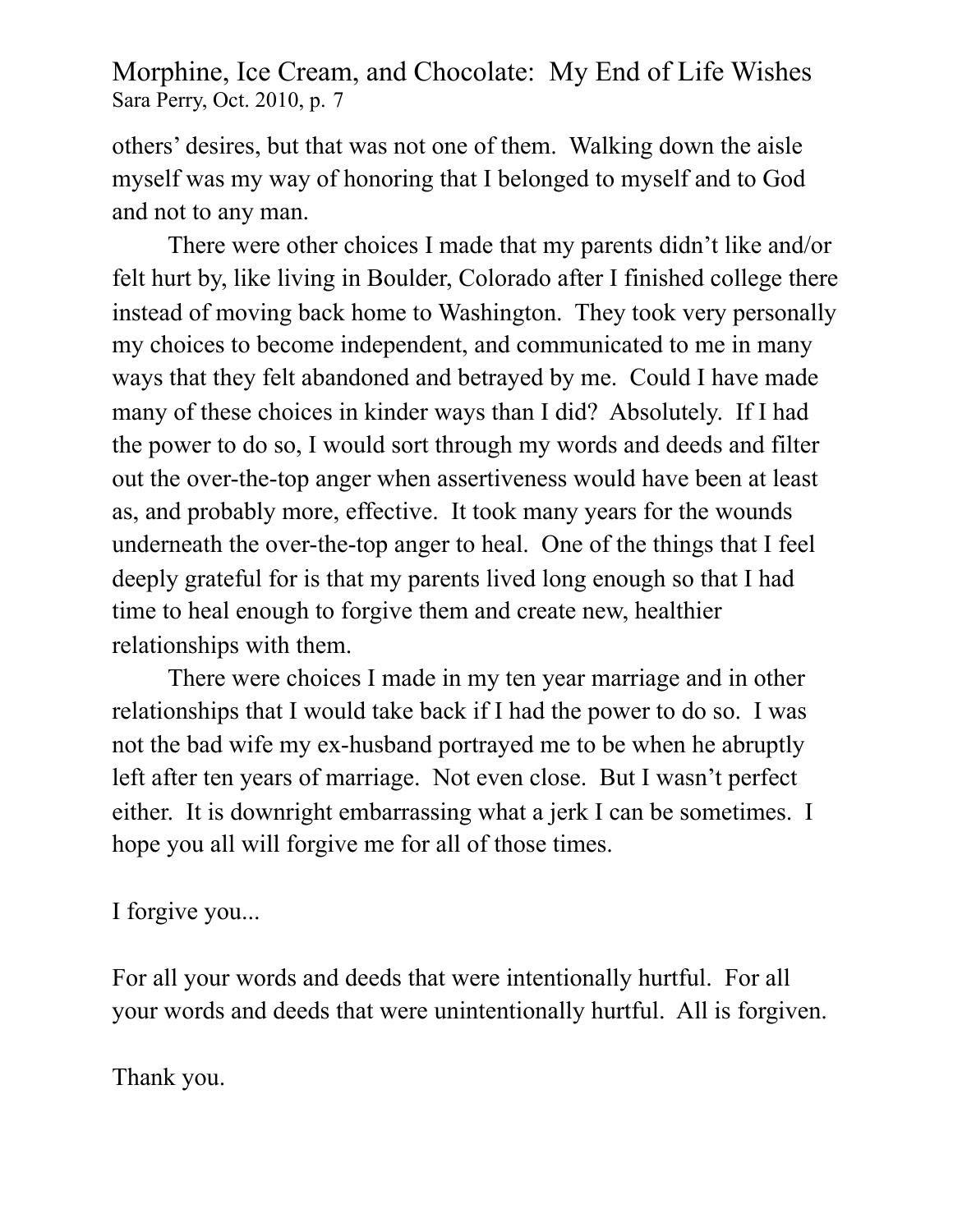I have been blessed in many ways during this lifetime. There is so much that I feel grateful and thankful for. I couldn't possibly name everyone I want to thank, so I'll do a To Whom It May Concern or If The Shoe Fits, Wear It kind of thanks. That is, if any of these things I give thanks for can apply to you, then please know I'm thanking you. The list of things I want to thank people for would go on and on and on, so I will spare you that and just include some of them.

## Thank you...

For the times you loved me, for the times you were a safe haven for me, for the times you were kind to me, for the times you were tempted to negatively react to me but chose instead to act maturely, for the times you were vulnerable with me and let me be a safe haven for you, for the times you let me be myself with you, for the times you put up with my nonsense and unnecessary drama, for the times you laughed at my witty comments and funny stories, for the times you opened your heart and mind to me, for the times you generously listened to me, for the times you let me be there for you, for the times you were there for me, for the times you trusted me, for the times you were trustworthy, and for many other times I haven't mentioned here.

## I love you.

As the Greek philosophers pointed out, there are different kinds of love. I love my one and only child, Chris, in ways that I love no one else. Such is the love of a mother for a child. Not always but usually. My life would not have been as rich, as meaningful, as fulfilling without being